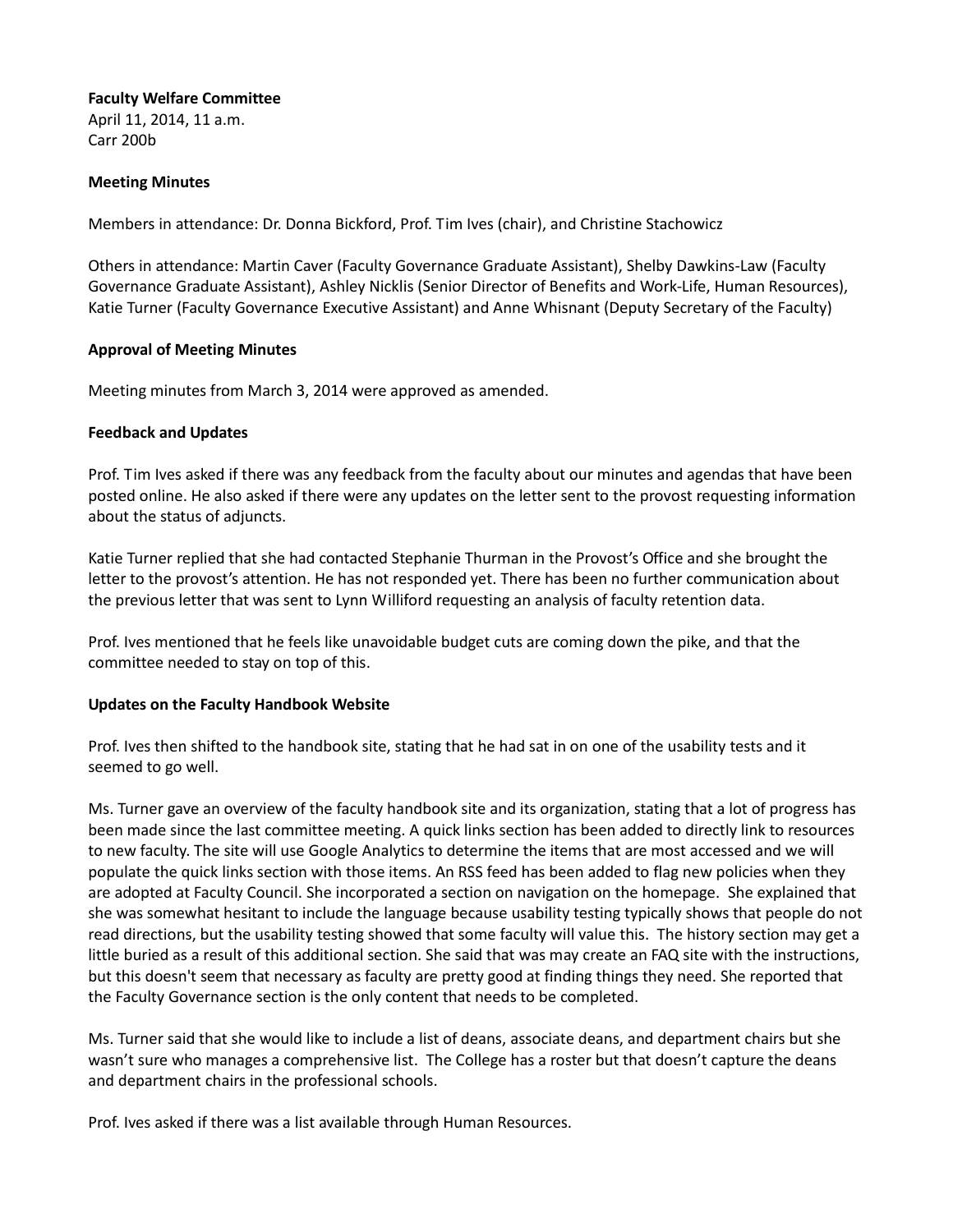Ms. Nicklis said that she would have to pull a file of every employee and go through and sort them.

Prof. Ives asked whether or not the HR officers could report them each year.

Ms. Nicklis responded that they would have to if she wasn't running a system-wide report.

Ms. Turner said that it would still be helpful to have, especially if we wouldn't have to involve so many people.

Ms. Nicklis said the HR council would be the ones to report that information, but the question is still how to get an accurate list and maintain it regularly. She said enforcement of reporting could also be a problem. She said she could ask them to report, but right now they are working to clean up a lot of data in anticipation of the PeopleSoft implementation.

Ms. Turner added that it is certainly something we can add in as we go.

Prof. Ives noted as well that the handbook is still a work in progress.

Ms. Nicklis agreed that once the handbook gets up and running there may be more of a buy in as something to report regularly twice a year and update that information.

Ms. Stachowicz asked if whether we could link to the list of academic programs already on the website, then the accountability could be squarely on the department to update.

Ms. Turner responded that we do have that structure in place with the list of the Deans' offices for each of the schools, but that maybe we can get something else in the works later on after the PeopleSoft roll-out.

Prof. Ives asked when that roll-out would take place.

Ms. Nicklis said that it would take place in early October.

Ms. Turner directed attention to the reworked Policies and Procedures page of the handbook, stating that it largely been edited already. She said that during the usability test one user had suggested that fixed term and tenure track faculty may not realize they are under EPA umbrella, so perhaps we need an index of terms.

Ms. Nicklis said that as part of the PeopleSoft rollout HR is developing a dictionary of terms that the handbook could link to.

Ms. Turner also pointed out that we have a section on resources for new faculty. Prof. Stroman sent a checklist that Martin is incorporating into a printable document with hyperlinks. She said that the section on graduate student resources still needs a description. Mr. Caver said he wrote some language that appears not to have saved and will look for it in previous versions of the page.

Ms. Turner highlighted the faculty benefits and resources page. We populated the welfare resources with organizations that are on campus that serve to advocate or organize faculty. She then turned attention to the Faculty Handbook Task List. These include setting up an xml site, installing google analytics, the printable checklist for new faculty, copy editing, and formatting, completing the governance section and gathering more input from additional usability testing.

Prof. Ives mentioned that the analytics should help pick up more on these as well.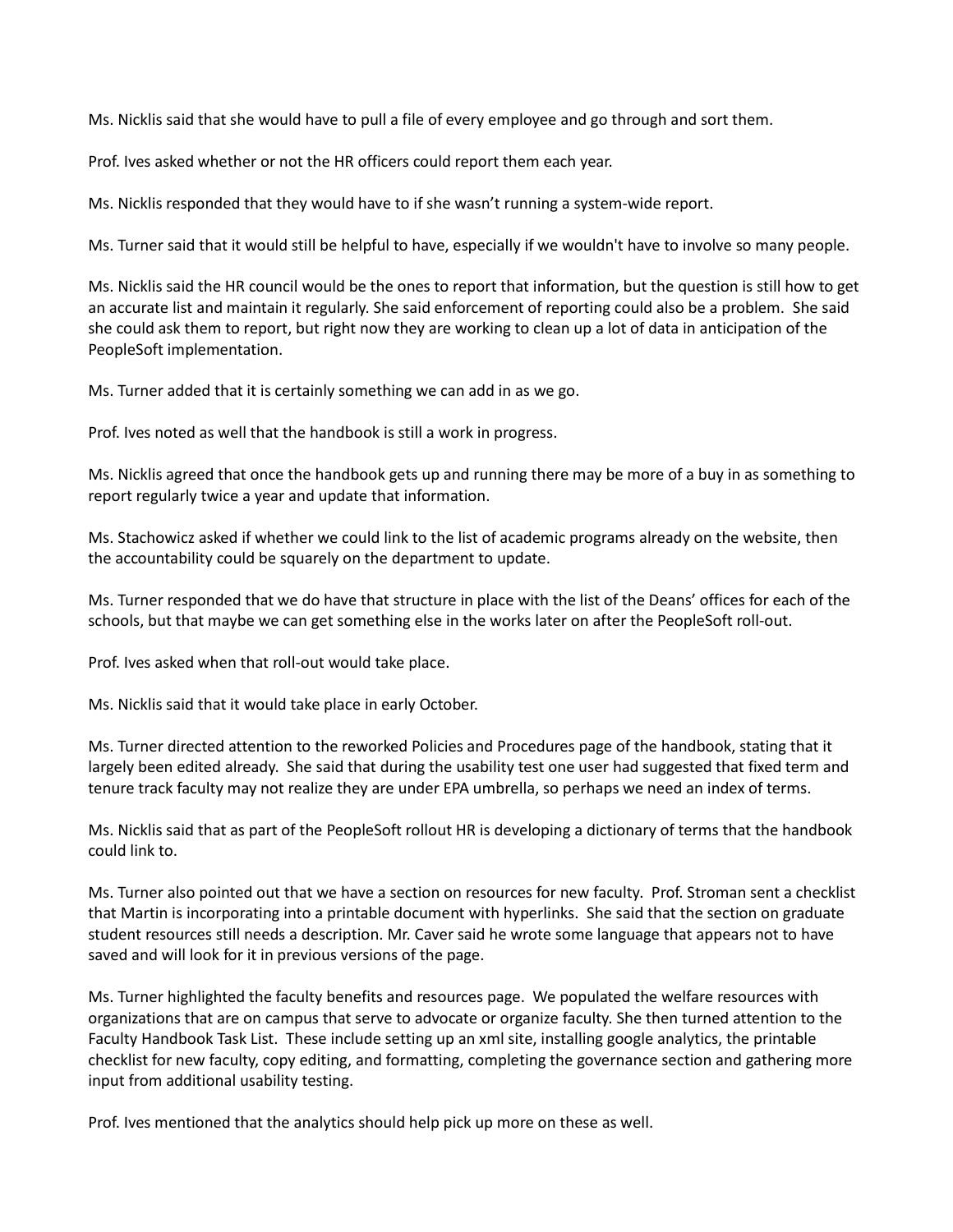Ms. Stachowicz remarked that the history section gets pushed down. She asked if the navigation section could come after.

Ms. Turner said she had the same thought, but that the hope was that the direction for how to navigate the site would come before have to use the navigation features. She mentioned that another suggestion from the usability tests was to have all links open in same tab. Some users may get lost without ability to use the back button.

Mr. Caver remarked that the only other challenge with usability geared towards a reliance on the back button is that the back button doesn't take you back to the page with menus expanded, they are all closed.

Mr. Turner said that both testers also said they wished they had a paper document as well. They were asked if they had noticed the printer friendly button, but the response was that they hadn't really. We plan on moving it up to the top of each page. This button does a lot to satisfy the need to have a printed document.

Ms. Stachowicz asked if is the "page contents" menu is pulling all of the sub links under the headers.

Ms. Turner responded that it pulls from only the main headers.

Ms. Turner said that there are still some issues about who owns this, who fields questions and updates policies, etc. She said that she would likely be the owner, but didn't want to put her name and contact information on it. She said that there is an online form that will reach her, but there is a disclaimer that directs the user not to contact the Office of Faculty Governance for policy advice. She will also try to get Gwen Burston and David Parker to review the site before it goes live.

Ms. Stachowicz asked if University Archives is included with the links to records management policies.

Ms. Turner responded that we do have a link to the university-wide records management policy included in the data management and records retention section and a link to University Archives. She said we may need to include a faculty governance office records and archives link.

Prof. Ives asked when we should roll out the site and if there is a tentative date planned.

Ms. Turner responded that it should be fully ready in two months.

Dr. Bickford asked if University Counsel's approval is needed.

Ms. Turner said that we don't necessarily need it, but we can get them in the room again to discuss it.

Prof. Ives said that the rollout needs some major coverage in the University Gazette and The Daily Tar Heel.

Dr. Bickford said that it should also be included in the Center for Faculty Excellence orientation and the post-doc fellows orientation.

Prof. Ives said that we also need to share it with other committees around the state.

Ms. Nicklis said that we should do a formal announcement to the campus.

Ms. Turner said that we can send out an email to the general faculty list as well, and can also keep a blurb in the newsletter for a few months.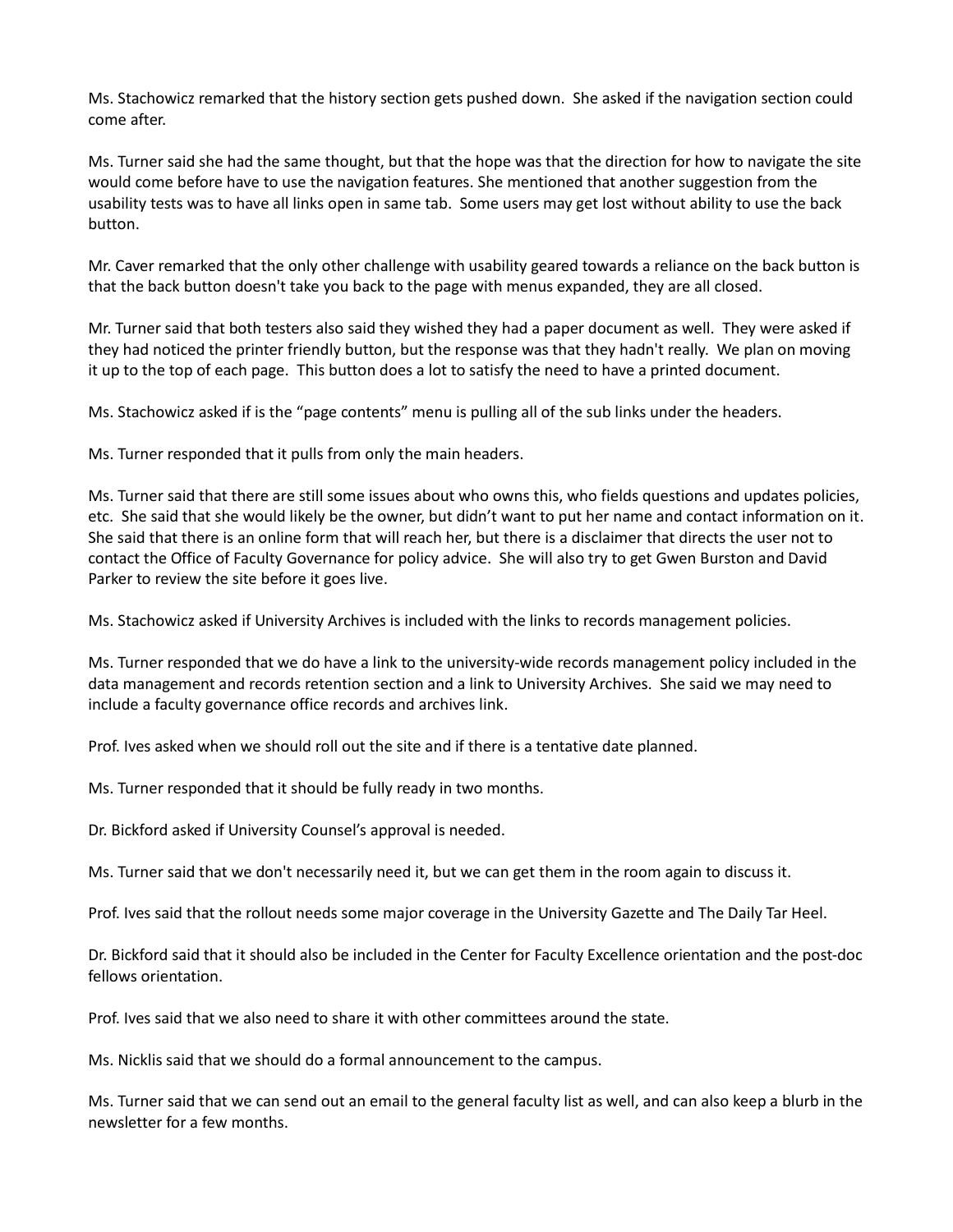Dr. Ives said that this is the type of thing people will need to be educated about. The Board of Trustees at their next meeting will want to see this as well.

Dr. Bickford asked how the website had come to their attention.

Ms. Turner responded that Prof. Jan Boxill had mentioned it in her comments to the Trustees. She added that before it goes to the Trustees it should be live and we should also have input from the Faculty Executive Committee. She said it may not be ready for the May Trustees' meeting. She said an official roll out in the fall may be more helpful, because it may make more of a splash in the fall instead of right before the summer.

Prof. Ives said that he would love to see a blurb in the Chronicle of Higher Education, and that it is newsworthy as a response to faculty issues, transparency, etc. and that it could be framed any number of ways. He said that even though others have done it, when UNC does it, it's something big.

Ms. Turner said that a soft rollout in the summer also gives us time for more feedback, the capacity to work out any kinks in the system, and a chance to be more inclusive.

Ms. Stachowicz said she the committee originally planned to present the handbook to the Faculty Executive Committee by the end of June.

Ms. Turner said that she can see when their next meeting is and possibly demo this then.

Prof. Ives asked if we have gotten any feedback from the chancellor or provost about the handbook.

Ms. Turner said that we have not heard from their offices about the project.

# **Status of Efforts around Adjunct Faculty Issues**

Discussion then shifted to the status of efforts geared towards issues of faculty adjuncts. Ms. Nicklis said that General Administration is looking at alternatives to the State Health Plan to offer to temporary employees, but there are problems with it. We are not authorized via legislation to offer an alternative plan, and there is a question of whether we can get that legislative mandate. She said that by the beginning of summer we will know whether adjunct and temps will be included in the State Health Plan and whether a separate plan will be offered.

## **Health Plan and Health Assessment Effectiveness**

Discussion then shifted to the data analysis of how effective the health assessments are and how they affect the cost effectiveness of the health plans.

Dr. Bickford asked if there is a mechanism for providing feedback on the health assessment for next year's enrollment.

Ms. Nicklis said that this could be done through the Faculty Assembly. She said that feedback should be directed to General Administration.

Ms. Turner said that her impression is that loudest opposition has been from the staff and the Staff Assembly, so if this is an issue that affects everyone across campus there could be a possibility of a joint resolution/partnership between the Staff Assembly and the Faculty Assembly and the Employee Forum.